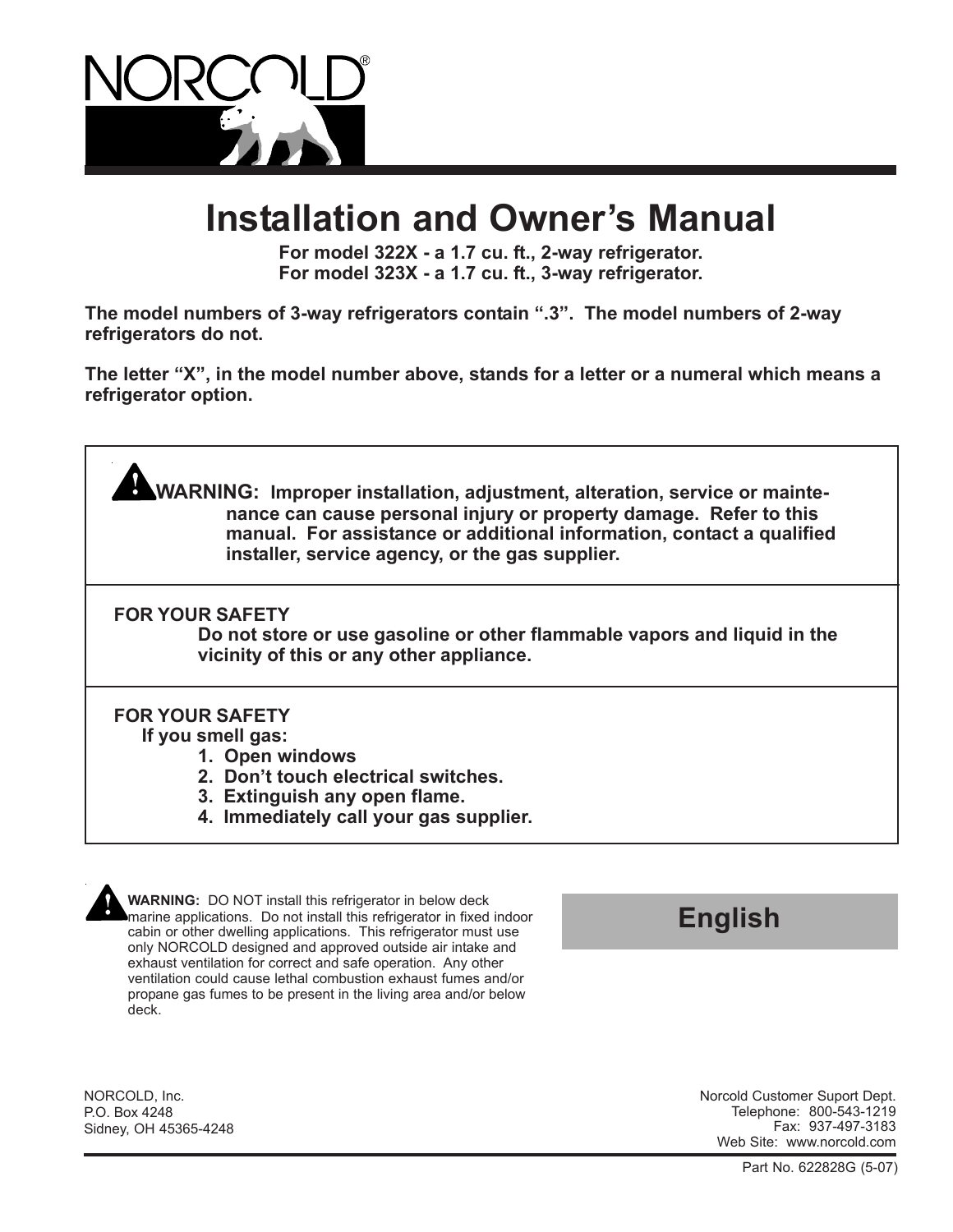## **Table of Contents**

| Gas Absorption 3 Year Limited Warranty Policy  2    |  |
|-----------------------------------------------------|--|
|                                                     |  |
|                                                     |  |
|                                                     |  |
|                                                     |  |
|                                                     |  |
|                                                     |  |
|                                                     |  |
|                                                     |  |
|                                                     |  |
|                                                     |  |
|                                                     |  |
|                                                     |  |
|                                                     |  |
|                                                     |  |
| Start up - DC operation (model 323 only)  6         |  |
|                                                     |  |
|                                                     |  |
|                                                     |  |
| Effects of High Altitude on Propane Gas Operation 6 |  |
|                                                     |  |
|                                                     |  |
|                                                     |  |
|                                                     |  |
|                                                     |  |
|                                                     |  |
|                                                     |  |
| Remove and clean the burner orifice  8              |  |
|                                                     |  |
|                                                     |  |
|                                                     |  |
|                                                     |  |
|                                                     |  |
|                                                     |  |
|                                                     |  |
|                                                     |  |

| Connect the 12 volts DC supply (model 323 only)  14 |  |
|-----------------------------------------------------|--|
|                                                     |  |
|                                                     |  |
| Examine the propane gas supply system for leaks  14 |  |

## **Owner's Manual**

## **NORCOLD - Gas Absorption 3 Year Limited Warranty Policy**

Norcold • P.O. Box 4248 • Sidney, OH • USA • 45365-4248

Provided it is properly installed, properly maintained and placed under normal service and use, Norcold, Inc. warrants its refrigeration equipment to be free from defects in material and workmanship for three years with respect to the equipment's component parts, and for two years with respect to the labor to repair or replace such parts, commencing from the original date of purchase.

#### **Limitations of warranty**

- 1. This Warranty applies only to Norcold gas absorption refrigerator operating equipment. This Warranty does not extend to glassware, electric light bulbs, and replaceable fuses.
- 2. This warranty does not apply to parts and assemblies that have been subjected to misuse, improper installation, improper or abnormal service, transit damage, recharging of the cooling system, accident, fire, improper repair, tampering or abuse.
- 3. Irrespective of the nature of the warranty protection offered or claimed, the period of warranty shall in no case extend beyond three years for component parts and two years for the labor to repair or replace such parts, commencing from the original date of purchase of the new equipment.
- 4. In order to obtain the remedy of repair and replacement, the refrigerator must be brought to any Norcold Service Center for warranty service. The end consumer is responsible for all expenses resulting from any remote service call if the refrigerator cannot be brought into the Norcold service center.
- 5. It is the responsibility of the end consumer to have maintenance performed upon the warranted equipment one time during the second year or before the beginning of the third year after original purchase. Such maintenance is required to maintain this warranty in effect and failure to perform such maintenance will void the remainder of the warranty. Required maintenance during the second year or before the third year after purchase is cleaning and checking of the following: **Burner, Flue, Spiral Baffle, Roof Cap Screen, and Control Board Sequence.**

### **LIMITATION OF REMEDY**

**1. THE RESPONSIBILITY OF NORCOLD UNDER THIS OR ANY WARRANTY IS LIMITED TO THE REPAIR OR RE-PLACEMENT (AT NORCOLD'S OPTION) OF THE DEFEC-TIVE PART OR ASSEMBLY.**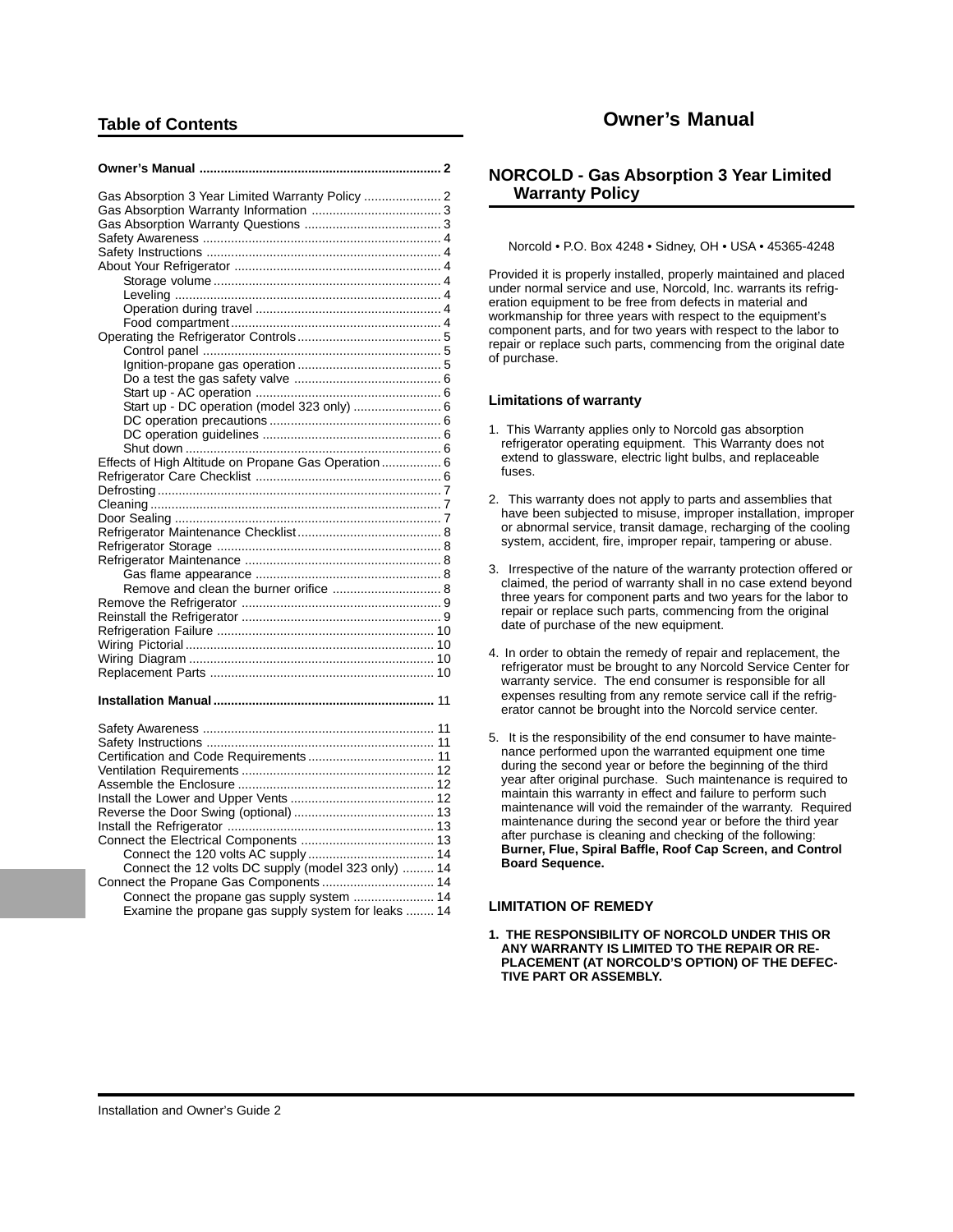- **2. IN NO EVENT AND UNDER NO CIRCUMSTANCES SHALL NORCOLD BE RESPONSIBLE UNDER THIS LIMITED WARRANTY FOR ANY OTHER CHARGE WHATSOEVER, INCLUDING BUT NOT LIMITED TO CHARGES OR CLAIMS FOR LABOR, LOST BUSINESS, LOST TIME, LOST PROF-ITS, LOSS OF USE, OR ANY KIND OF INCIDENTAL OR CONSEQUENTIAL DAMAGES, HOWEVER DENOMINATED OR DESCRIBED. THE REMEDY UNDER THIS WARRANTY IS LIMITED TO REPLACEMENT OR REPAIR.**
- **3. SOME STATES DO NOT ALLOW THE EXCLUSION OR LIMITATION OF INCIDENTAL OR CONSEQUENTIAL DAMAGES, SO THE ABOVE EXCLUSION MAY NOT APPLY TO YOU.**

### **DISCLAIMER OF OTHER WARRANTIES**

**THIS WARRANTY IS EXPRESSLY IN LIEU OF ALL OTHER WARRANTIES EITHER EXPRESSED OR IMPLIED. ALL OTHER WARRANTIES, EXPRESSED OR IMPLIED, INCLUD-ING ANY WARRANTY OF MERCHANTABILITY OR FITNESS FOR A PARTICULAR PURPOSE, ARE HEREBY DISCLAIMED AND EXCLUDED.**

#### **Legal rights**

This warranty gives you specific legal rights, and you may have other legal rights, which vary from state to state.

## **Gas Absorption Warranty Information**

Your refrigerator is made to provide the ultimate in cooling satisfaction and will serve you reliably in the years to come. Norcold refrigerators are the only RV refrigerators made in the United States and offer a standard limited three-year warranty. Norcold also offers an additional warranty coverage plan which extends the standard limited three-year warranty. To activate your three-year limited warranty and to receive an invitation to participate in the extended warranty plan, complete and mail the warranty registration supplied.

Help us to help you.

Write the model number and serial number below for future reference. These numbers are on the serial plate in the refrigerator. The serial plate is located in the fresh food compartment on the top right hand side. Use these numbers when receiving service or in any correspondence concerning your refrigerator.

Model number \_\_\_\_\_\_\_\_\_\_\_\_\_\_\_\_\_ Serial number

If a problem occurs with your refrigerator, contact any of the service centers throughout the United States and Canada. To find an authorized Norcold Service Center near you, please telephone the Norcold Customer Support Dept. at 800-543- 1219 (option-1) or visit our web site at www.norcold.com.

Norcold is committed to providing products that are in harmony with the environment. Your Norcold refrigerator meets all environmental safety standards.

### **Gas Absorption Warranty Questions**

#### **About your warranty**

This warranty coverage begins on the original date of purchase by the consumer purchaser and is the only warranty for the Norcold refrigerator. In no case will the Limited Warranty extend beyond two (2) years for labor and three (3) years for parts and freight. Norcold reserves the right to change design or specifications of a refrigerator without obligation to modify previously produced refrigerators. There are no other warranties, either expressed or implied.

#### **What is coverd by this warranty?**

- Defects in material and workmanship.
- Parts and labor for two (2) years
- Parts only for the third year **if** the required maintenance is performed.
- Freight (**ground service only**) for shipment of a replacement part and for return of the defective part.

#### **What is not covered by this warranty?**

- Shipping methods other than ground service.
- Defects in glassware, electric light bulbs, and replacement fuses.
- Adjustment of the burner electrode.
- Cleaning of the burner.
- Fees for mobile repair service.
- Mileage or travel expenses to obtain warranty service.
- Expenses for required maintenance as specified in the Limited Warranty and in the Owner's Manual.
- Incidental or consequential loss or damage including but not limited to charges or claims for labor (including labor when no parts are used for a repair), lost business, lost time, lost profits, lost food, and lost use.
- Replacement parts that are not manufactured or supplied by Norcold.
- Defect of a part or assembly when the defect originates from misuse, improper installation, improper or abnormal service, transit damage, recharging of the cooling system, accident, fire, improper repair, tampering, or abuse.

#### **What will Norcold do?**

For a refrigerator that is properly installed, maintained, and used as specified in the Installation/Owner's Manuals, Norcold responsibilities are:

- Limited to the repair and replacement of parts.
- To provide no charge parts and labor for two (2) years.
- To provide no charge parts **only** for year 3 **if** the required maintenance is performed.
- To provide freight (**ground service only**) for shipment of a replacement part and for return of a defective part for three (3) years.

#### **What will the refrigerator owner do?**

- To obtain warranty service, the refrigerator owner responsibilities are:
- To use, service, and maintain the refrigerator as specified in the Installation/Owner's Manuals.
- To deliver the warranted product to an authorized Norcold Service Center for warranty repair.
- To show proof that the refrigerator is within warranty coverage.
- To have the required maintenance performed by an authorized Norcold Service Center one time during year 2 of the Limited Warranty.
- To pay to have the required maintenance performed.
- To mail paid receipt to Norcold showing required performed before expiration of year 2 of the Limited Warranty.
- To show proof of the required maintenance before requesting warranty service in year 3 of the Limited Warranty.

#### **What rights do you have?**

The warranty gives you specific legal rights. You may also have other rights which vary from state to state.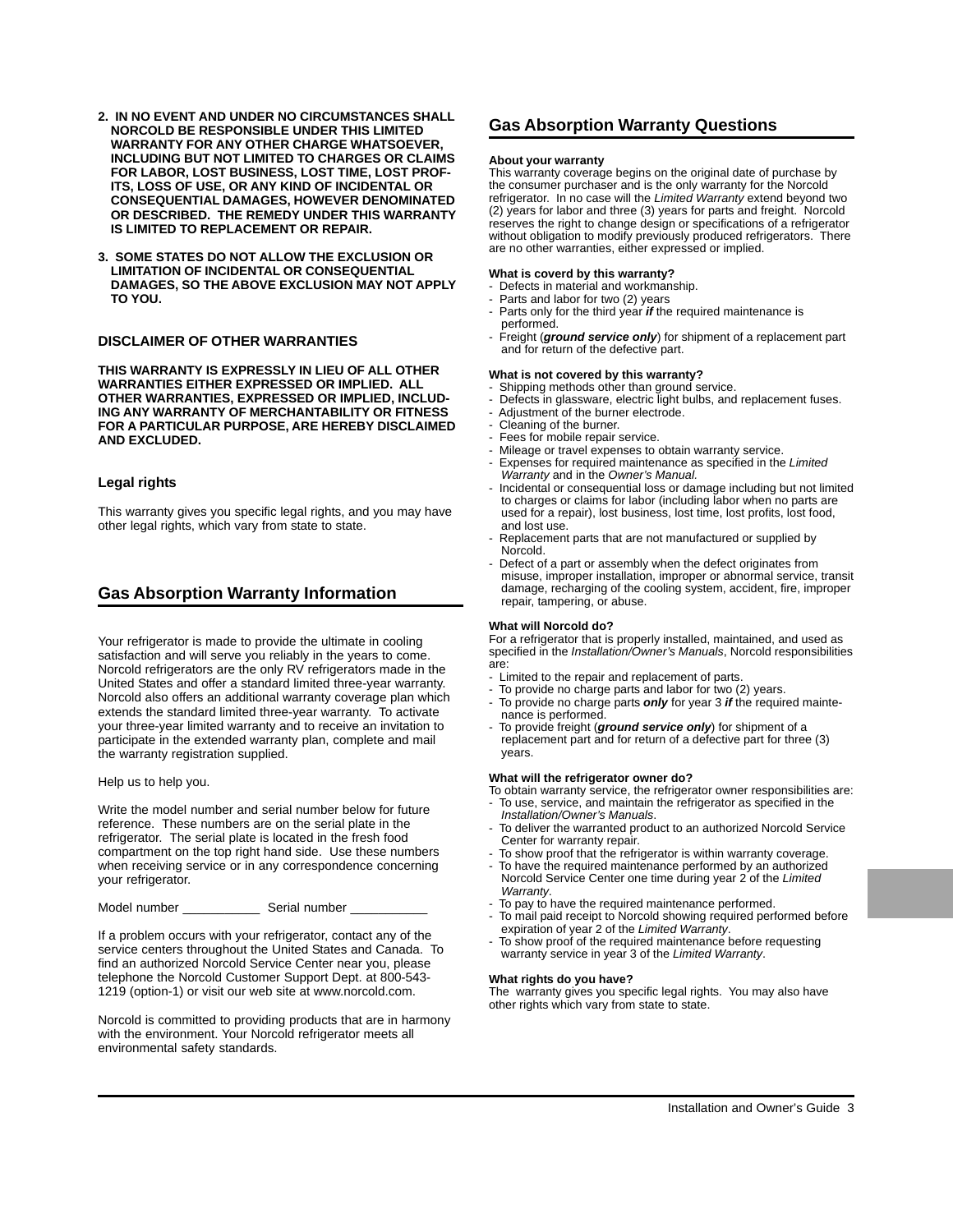## **Safety Awareness**

Read this manual carefully and understand the contents before you use the refrigerator.

Be aware of possible safety hazards when you see the safety alert symbol on the refrigerator and in this manual. A signal word follows the safety alert symbol and identifies the danger of the hazard. Carefully read the descriptions of these signal words to fully know their meanings. They are for your safety.



**WARNING:** This signal word identifies a hazard, which if ignored, can cause dangerous personal injury, death, or much property damage.

**CAUTION:** This signal word identifies a hazard, which if ignored, can cause small personal injury or much property damage.

## **Safety Instructions**

# **WARNING:**

- The storage of flammable materials behind or around the refrigerator creates a fire hazard. Do not use the area behind the refrigerator to store anything, especially flammable materials (gasoline, cleaning supplies, etc.)
- Do not remove the round ground prong from the refrigerator's AC power cord. Do not use a two prong adapter or extension cord on the AC power cord.
- A circuit overload can result in an electrical fire if the wires and/or fuse are not the correct size. Either use the wire and fuse sizes as written in this manual or refer to your local codes or the applicable RVIA Standards for the correct wire and fuse sizes.
- Incorrect installation, adjustment, change to, or maintenance of this refrigerator can cause personal injury, property damage, or both. Have service and maintenance work done by your dealer or by an Norcold authorized service center.
- Disconnect both the AC and DC power sources before doing any maintenance work on the refrigerator. All service work on this refrigerator must be done by a qualified service technician.
- Do not bypass or change the refrigerator's electrical components or features.
- When you discard an appliance, remove all doors to prevent accidental entrapement and suffoction.
- Do not spray liquids near electrical outlets, connections, or the refrigerator components. Many liquids are electrically conductive and can create a shock hazard, electrical shorts, and in some cases, fire.
- The refrigerator cooling system is under pressure. Do not try to repair or to recharge a defective cooling system. The cooling system contains sodium chromate. The breathing of certain chromium compounds can cause cancer. The cooling system contents can cause severe skin and eye burns, and can ignite and burn with an intense flame. Do not bend, drop, weld, move, drill, puncture, or hit the cooling system.
- At regular intervals, make sure that the refrigerator flue the burner, the vent areas, and the ventilation air pathway between the vents are completely free from any flammable material or blockage. After a period of storage, it is especially important to check these areas for any flammable material or blockage caused by animals.

## **CAUTION:**

The rear of the refrigerator has sharp edges and corners. To prevent cuts or abrasions when working on the refrigerator, be careful and wear cut resistant gloves.

## **About Your Refrigerator**

#### **Storage volume:**

This refrigerator is made for food storage.

Total capacity ................................................. 1.7 cubic feet

#### **Leveling:**



**CAUTION:** The refrigerator is made to operate within 3° off level side-to-side and 6° off level front-to-back (as looking at the front of the refrigerator). Operating it at more than these limits can cause damage to the cooling system and create a risk of personal injury or property damage. Make sure the vehicle is level before you operate the refrigerator.

#### **Operation during travel:**

While the refrigerator should be level when the vehicle is stopped, performance during travel is not usually effected.

#### **Food compartment:**

Start up the refrigerator and let it cool for eight hours before loading with food. If the refrigerator does not start to cool down after about two hours, contact your dealer or a Norcold authorized service center.

For the best cooling performance:

- Let air move freely inside the entire food compartment.
- Do not cover the shelves with plastic, paper, etc.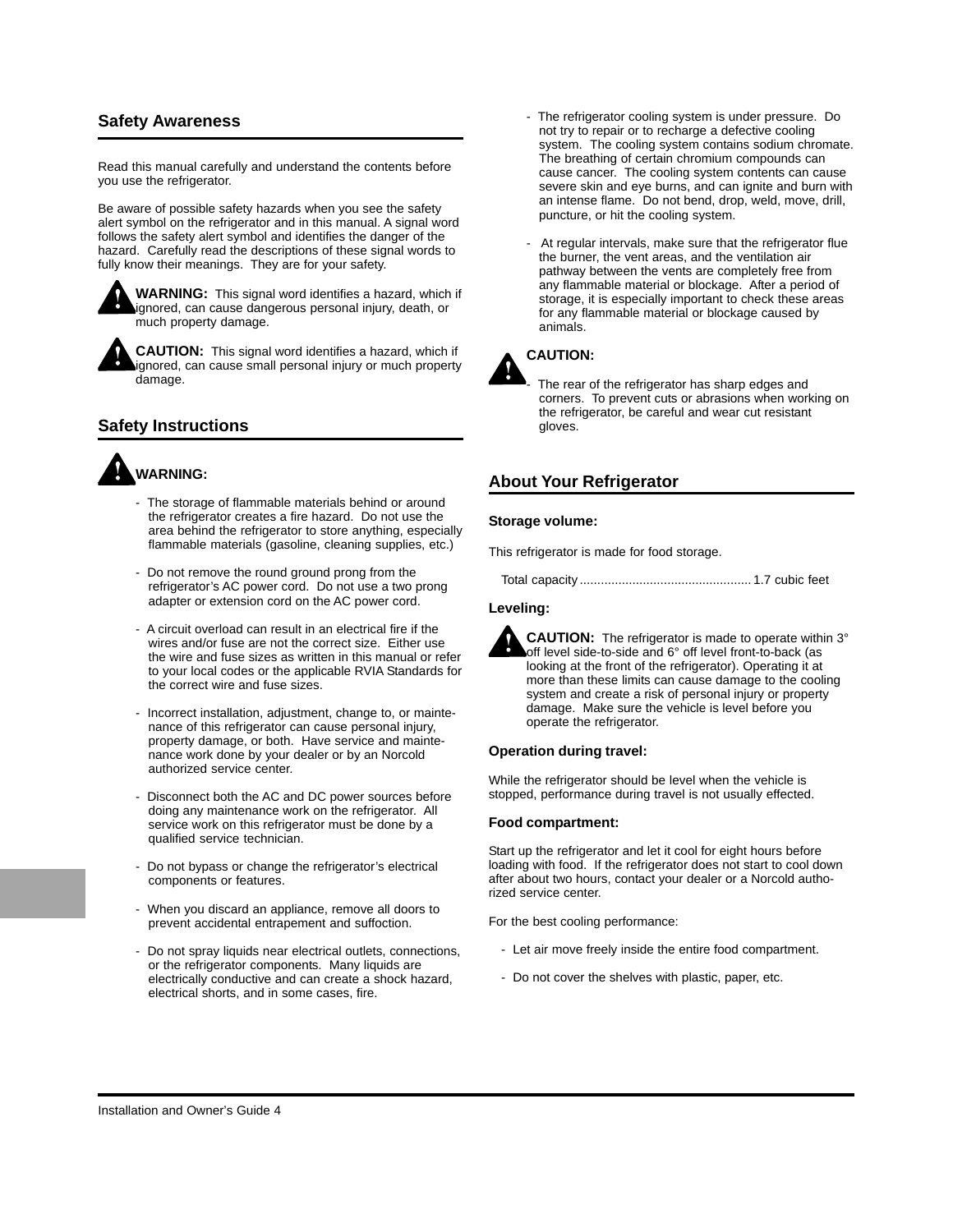To decrease the amount of ice that forms on the cooling fins:

- Cover all liquids and moist foods.
- Let hot foods cool before putting them in the refrigerator.
- Do not open the door any longer than necessary.

## **Operating the Refrigerator Controls**

#### **Controls:**

The refrigerator control panel [1] is located on the rear of the refrigerator (See Art00954). Unlike refrigerators with electric controls, this refrigerator will operate on one energy source, independently of the others.



The energy selector [1] changes the energy source of the refrigerator between propane GAS, AC electric, and DC electric (See Art00953).

A nonadjustable thermostat controls the AC and DC operation of the refrigerator. The thermostat has a capillary sensor that is attached to the cooling fin. The AC or DC electric heater operates in response to the temperature of the cooling fin to keep the refrigerator temperature constant.

The gas control [2] changes the amount of propane gas that goes to the burner. This acts as the temperature control of the refrigerator. When operating the refrigerator on GAS, you can change the refrigerator temperature to the desired setting by putting the gas control at any position between HIGH COOL and LOW COOL. HIGH COOL is the coldest temperature setting.

NOTE: This is not an automatic gas control. It does not change the flame from high fire to low fire as with other RV refrigerators. If the cooling load changes, you must manually change the gas control to maintain the same temperature inside the refrigerator.

When the outside air temperature is below 50° F., the refrigerator may have a tendency to freeze food. To reduce the tendency to freeze food:

- Turn the gas control to LOW COOL position.
- Keep the refrigerator full.
- Put foods that are more likely to freeze on the lower shelf.

The gas control has a gas safety valve built into it. As long as a flame is present, the safety valve is open and allows propane gas to flow to the burner. Any loss of flame (empty gas tank, blow out, etc.) closes the safety valve and stops the flow of propane gas.

The piezo lighter [3] makes a spark which ignites the flame at the burner.

The 3 Amp fuse [4] protects the AC wiring of the refrigerator.

The 20 Amp fuse [5] (model 323) protects the DC wiring of the refrigerator.

#### **Ignition - propane gas operation:**



**WARNING:** Do not us a match for ignition. An ignition flashback can cause burns to the hand or face. If, in an emergency, you must use a match for ignition of the refrigerator, do not hold in the gas control for more than five or ten seconds at a time and use the longest match possible.

- 1. Open the lower intake vent to get access to the rear of the refrigerator.
- 2. Open the valve at the propane gas storage tank.
- 3. Open the viewing window on the burner box .
- 4. Turn the energy selector switch [1] to the GAS position (See Aet00953).
- 5. Turn the gas control [2] to the HIGH COOL position.
- 6. Push and hold in the gas control.
	- In rapid succession, push the igniter [3] in several times.
	- Look through the viewing window and make sure that ignition occurred.



**WARNING:** Do not hold the gas control in for more than 30 seconds. If there is no flame in this time, wait at least five minutes before you try ignition again. If you continue to hold the gas control in, gas will collect in the burner area. This could cause a fire or an explosion and result in dangerous personal injury or death.

- Continue to hold the gas control in for about 15 seconds only.
- 7. Turn the gas control to the amount of cooling that you wish.
- 8. Close the viewing window on the burner box.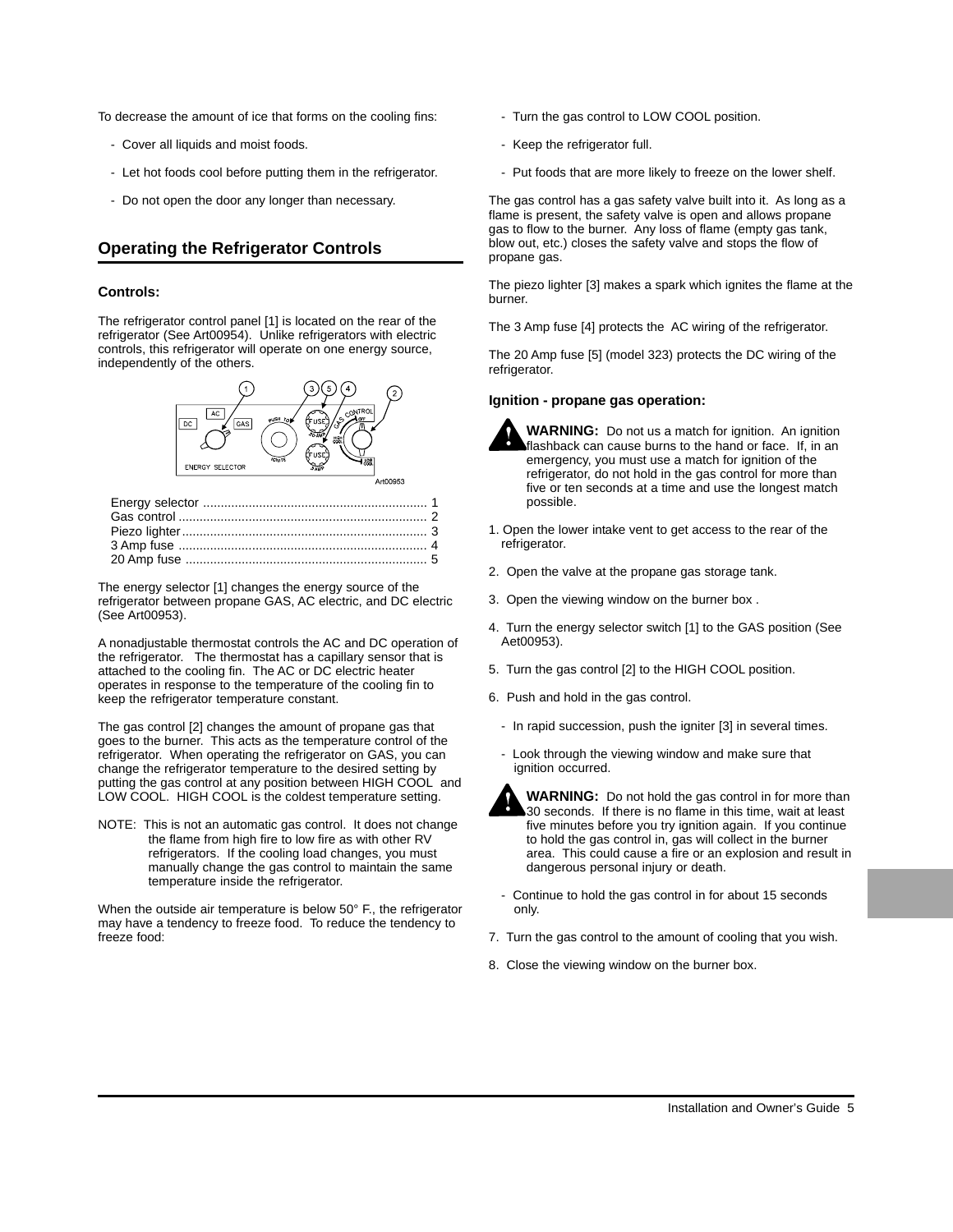#### **Do a test of the gas safety valve:**

With an established flame in GAS mode:

- 1. Close the manual gas shutoff valve [3] of the refrigerator (See Art00952].
- 2. After the flame is extinguished, you should hear a sharp "click" sound within three minutes.
- NOTE: The gas safety valve should close with a sharp "click" sound.
- 3. Open the manual gas shutoff valve of the refrigerator.
- 4. Without pushing in the gas control, push the igniter several times rapidly in succession. The burner flame should not ignite. This means that the gas safety valve is working correctly.

#### **Start up - AC operation:**

- Make sure that 120 volts AC is available and the AC fuse [4] is working correctly.

- Turn the energy selector to the AC position.
- Turn the gas control to the OFF position.

#### **Start up - DC operation (model 323 only):**

- Make sure that 12 volts DC is available and the DC fuse [5] is working correctly.
- Turn the energy selector to the DC position.
- Turn the gas control to the OFF position.

The refrigerator receives its DC power from the 12 volt system of the vehicle; either the vehicle engine battery or an auxilliary (house) battery. The 12 volt system of the vehicle supplies DC power only to the refrigerator but also to any other DC appliances of the vehicle. When operating on DC, the refrigerator has a high current draw and can cause a rapid battery discharge.

#### **DC operation precautions:**

This refrigerator is made to operate on DC power while your vehicle is "in transit" and AC power or propane gas sources are not available. Operate the refrigerator on DC power only when the vehicle engine is running.

For the refrigerator to operate correctly on DC power, the battery must be maintained in a fully charged condition.

For the battery to be fully charged at all times during refrigerator operation on DC, the vehicle engine must be running and the battery charging system must be in good operating condition.

Keep in mind the following electrical precautions for DC operation of the refrigerator:

- Good battery condition is necessary for correct DC operation.
- The capacity of the battery charging system must be more than what is necessary for the refrigerator and other DC appliances.
- While the vehicle engine is running, have a qualified service technician make sure the voltage of the DC power supply leads at the refrigerator is more than 11.5 VDC.

#### **DC operation guidelines**:

DC operation is intended only to maintain the temperature of the refrigerator and its contents when they are already cool.

The DC operation is not intended for the initial start up and cooling of the refrigerator. Always use either the AC operation or propane gas operation to initially start up and cool the refrigerator. The refrigerator must be cooled and the temperature must be steady before you operate the refrigerator on DC.

Keep in mind the following guidelines for DC operation of the refrigerator:

- Use DC operation of the refrigerator while the vehicle is in transit.
- Do not use DC operation until the refrigerator and its contents are completely cooled.
- Only use DC operation if the vehicle battery and battery charging system are in good operating condition.

#### **Shut down:**

- Turn the gas control to the OFF positon.
- Turn the energy selector to the GAS position.

## **Effects of High Altitude on Propane Gas Operation**

When you operate the refrigerator on propane gas at altitudes higher than 5500 feet above sea level:

- You may experience reduced cooling performance of the refrigerator.
- You may experience burner outages.

To avoid these possible problems, Norcold recommends that you operate the refrigerator on AC when at altitudes higher than 5500 feet above sea level.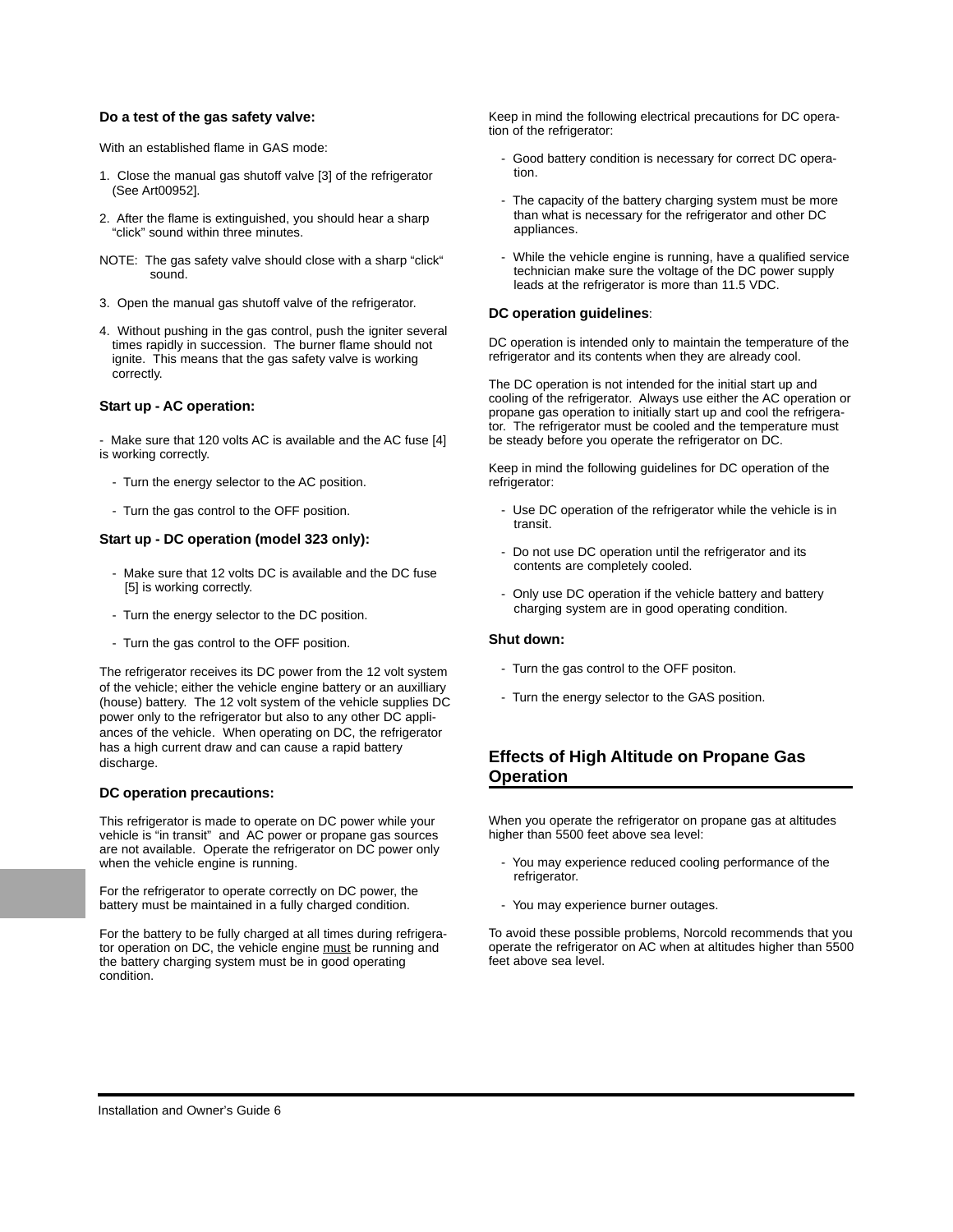## **Refrigerator Care Checklist**

Your refrigerator will give you years of trouble free service if you do these simple checks every three to six months:

- Keep the food compartment and the freezer clean. See "Cleaning".
- Defrost the refrigerator as necessary. See "Defrosting".
- Make sure the door seals correctly. See "Door Sealing".
- Be aware of any cooling changes that are not because of weather, loading, or thermostat changes. If changes occur, contact your dealer or service center.
- Make sure the gas supply is propane gas only and is not butane or a butane mixture.
- When in propane gas operation, examine the appearance of the flame. See "Gas Flame Inspection".
- Make sure the air flow in the lower intake vent, through the refrigerator coils and condenser, and out the upper exhaust vent is not blocked or decreased.
- Make sure the area behind the refrigerator is clear. Do not use the area behind the refrigerator for storage of anything, especially gasoline and other flammable vapors and liquids.

## **Defrosting**

The cooling fins of the refrigerator operate at below freezing temperature and will naturally form frost from humidity, which is always present in the air. The humidity inside the refrigerator increases:

- with higher outside temperature and humidity.
- with the storage of non-sealed fresh foods or warm foods.
- with the amount of time that the door(s) are open.
- with any air leakage into the refrigerator.

It is normal for frost to collect inside the refrigerator. Excess frost decreases the cooling performance of the refrigerator. Defrost the refrigerator as necessary:

- Remove all food from the refrigerator.
- Turn the refrigerator OFF.

NOTE: Defrosting the refrigerator makes excess water inside the refrigerator.

- Put dry towels (etc.) inside the refrigerator to absorb melted frost.



**CAUTION:** High temperatures can cause the inside surfaces of the refrigerator to warp or melt. Do not use pans of HOT water, a hair dryer, or any other high temperature devices to defrost the refrigerator. Do not use any hard or sharp objects to remove frost. Damage to the interior of the refrigerator can occur.

- To increase the speed of defrosting, put pans of WARM water in the refrigerator.
- Remove the wet towels (etc.) and dry the interior.
- Start up the refrigerator.
- Allow the refrigerator to cool down.
- Return all food to the refrigerator.

## **Cleaning**

A good time to clean the refrigerator is just after you defrost it. To avoid food odors, clean the inside of the refrigerator as often as necessary:

- Remove all food from the refrigerator.

#### **NOTE: Do not use abrasive cleaners, chemicals, or scouring pads because they can damage the interior of the refrigerator.**

- Wash the interior with a solution of dish detergent and warm water
- Rinse with a solution of baking soda and clean water.
- Dry with clean cloth.
- Put all food in the refrigerator.

## **Door Sealing**

If the door does not seal correctly, excess frost will collect inside the refrigerator. Make sure the door seals correctly:

- Close the door on a piece of paper that is about the size of a dollar bill (See Art00980).
- Gently pull the paper.
	- You should feel a slight drag between the door gasket and the cabinet.
- Do this on all four sides of the door.
- If you do not feel drag on the paper, the door gasket is not sealing correctly.
- Contact your dealer or Norcold authorized service center.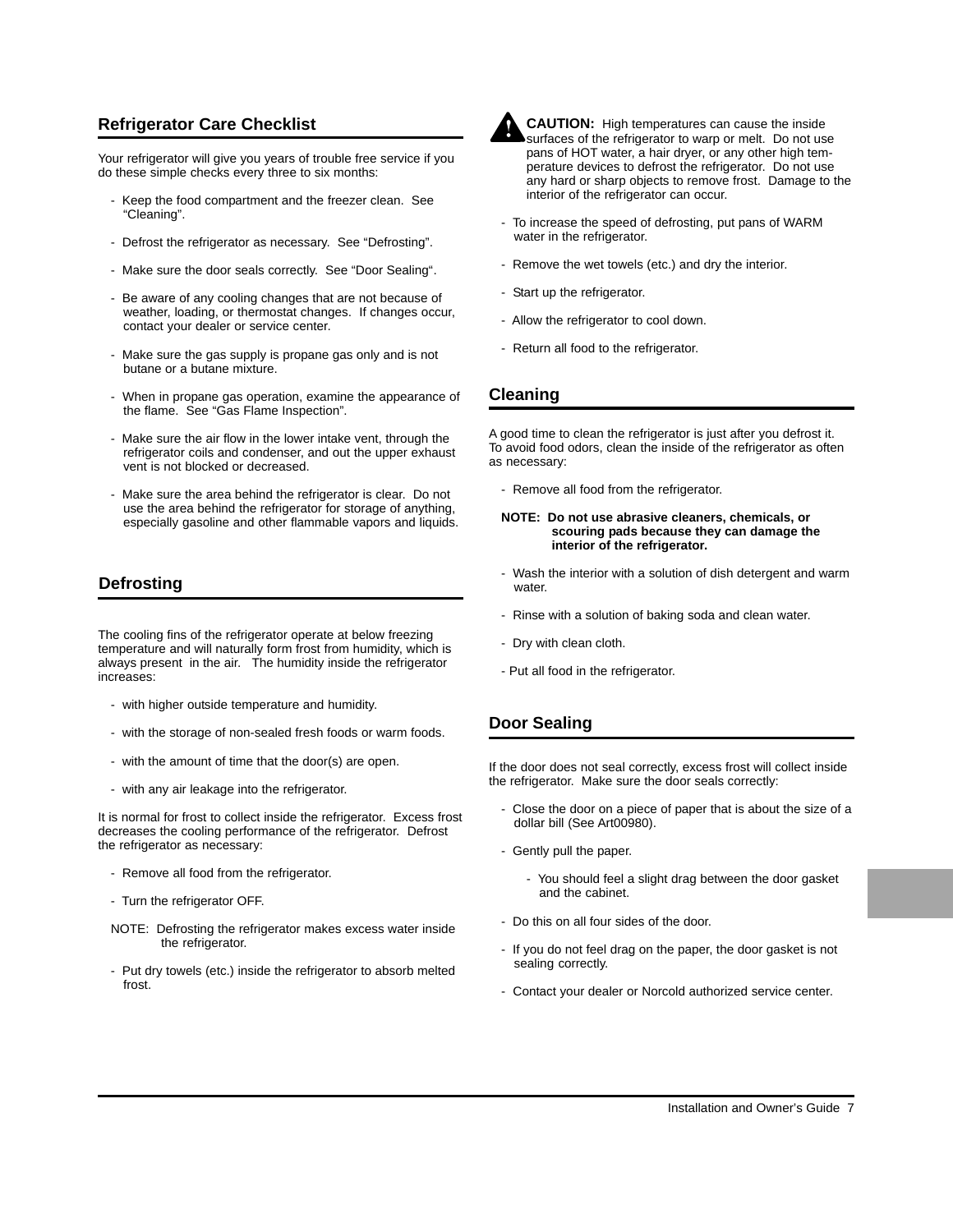## **Refrigerator Maintenance Checklist**

Read and understand the following maintenance sections of this manual.

**NOTE: Norcold is not responsible for installation, adjustment, alteration, service, or maintenance performed by anyone other than a qualified RV dealer or a Norcold authorized service center.**

Have a qualified RV dealer or a Norcold authorized service center do these annual safety and maintenance checks:

- Examine the gas supply lines for leaks.
	- Replace or repair if necessary.
- Make sure the propane gas pressure is 11 inches of water column.
	- Adjust if necessary.
- Make sure the combustion seal is complete and intact.
	- Replace or repair it if necessary.
- Make sure the burner and the burner orifice are clean.
	- Clean if necessary.
- Make sure the electrode spark gap [3] is 1/8 3/16 inch (See Art00955).
	- Adjust if necessary.
- Make sure the AC voltage is 108 132 volts and the DC voltage is 10.5 - 15.4 volts.
	- Adjust if needed.
- Make sure the thermocouple tip is clean and secure.
- Make sure the area at the rear of the refrigerator is free from any combustible materials, especially gasoline and other flammable vapors and liquids.

## **Refrigerator Storage**

Before the refrigerator is stored for an extended (seasonal) period of time:

- Defrost and clean the interior of the refrigerator.
- Close the doors with the storage latch.

If the refrigerator is stored for an extended period of time, before start up:

- Make sure there are no obstructions in the vents, the ventilation air pathway, the burner, the orifice, or the flue area.

#### **Refrigerator Maintenance**

#### **Gas flame appearance:**

While in GAS operation, examine the gas flame:

- Open the lower intake vent.
- Turn the gas control to the HIGH COOL position.



**CAUTION:** The burner box cover can be hot. Wear gloves to avoid burns.

- Remove the burner box cover by removing one screw.
- Using a small mirror, look at the gas flame [1] (See Art00955).
	- The flame should be:
		- a darker blue color on the inside of the flame and a lighter blue color on the outside of the flame.
		- a constant shape without flickering.
	- Contact your dealer or Norcold authorized service center if the flame is:
		- yellow
		- flickering or changing shape.
	- Make sure the flame does not touch the inside of the flue tube [2].
	- If the flame touches the inside of the flue tube, contact your dealer or Norcold authorized service center.
- Put the burner box cover back in the original location.

#### **Remove and clean the burner orifice:**

NOTE: Your dealer or a Norcold authorized service center must do this procedure.

To remove and clean the burner orifice (See Art00956):

- Close the valve at the propane gas tank(s).
- Open the lower intake vent.
- Close the manual shut off valve of the refrigerator.
- Turn the gas control to the OFF positon.



- Remove the burner box cover by removing one screw.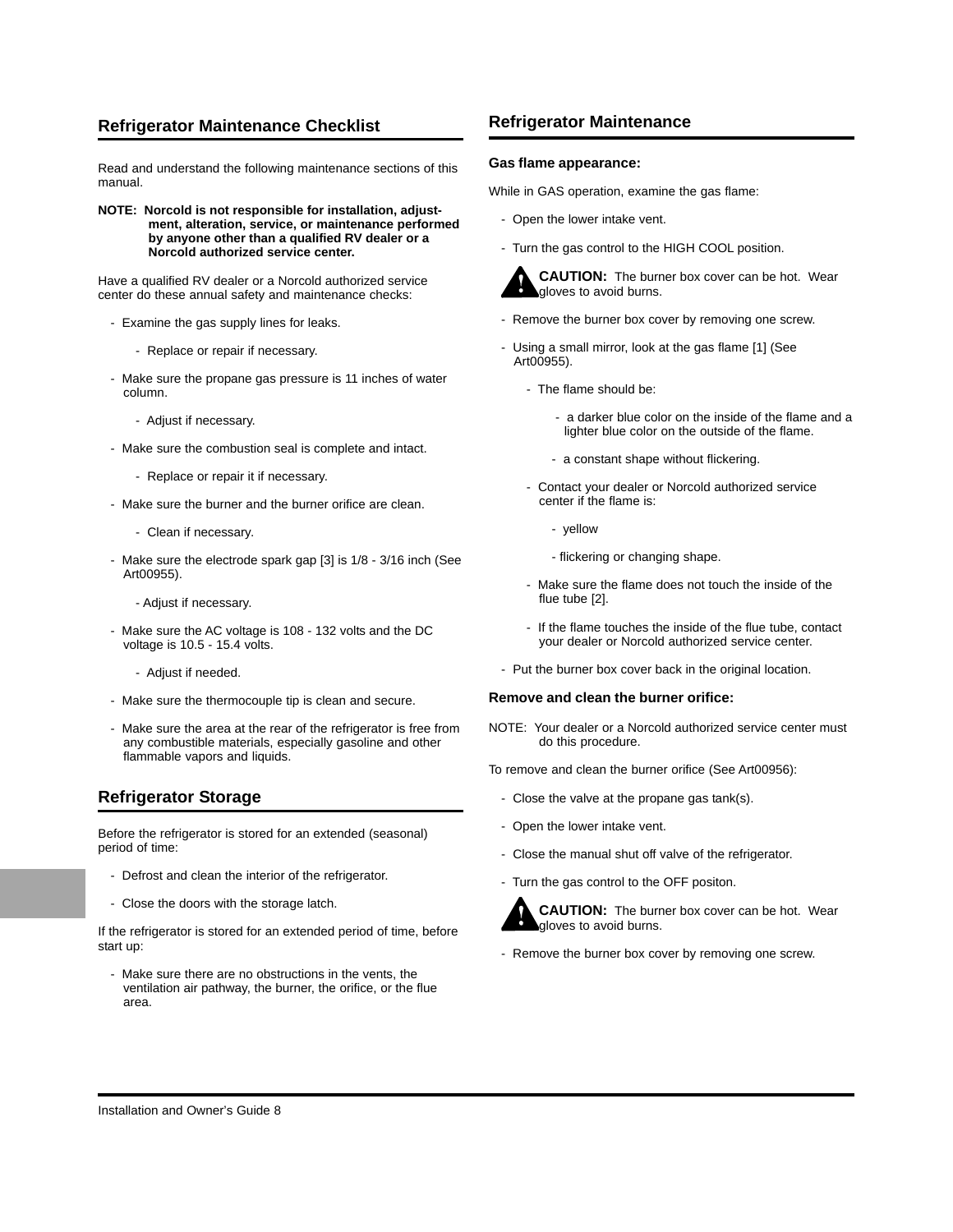

**WARNING:** To avoid possible propane gas leaks, always use two wrenches to loosen and tighten the gas supply line at the refrigerator's manual shut off valve.

- Remove the flare nut from the orifice assembly [1] (See Art00956).
- Remove the orifice assembly from the burner [2]



**WARNING:** When cleaning, do not try to remove the orifice [3] from the orifice adapter [4]. Removal will damage the orifice and seal of the orifice and can cause a propane gas leak. Leaking propane gas can ignite or explode and result in dangerous personal injury or death. Do not clean the orifice with a pin or other objects.

- Clean the orifice assembly with air pressure and alcohol only.
- Using a wrench, assemble the orifice assembly to the burner.
	- Assemble the flare nut to the orifice assembly.
	- Tighten the flare nut by hand.
	- Hold the orifice assembly securely and, using a wrench, tighten the flare nut 1/4 revolution only.
- Examine the propane gas supply sytem for leaks.

## **Remove the Refrigerator**

NOTE: A dealer or Norcold authorized service center must do this procedure.

**CAUTION:** The rear of the refrigerator has sharp edges and corners. To prevent cuts or abrasions when working on the refrigerator, be careful and wear cut resistant gloves.

1. Close the valve at the propane gas tank(s).



**WARNING:** To avoid possible gas leaks, always use two wrenches to tighten or loosen the gas supply line connections of the refrigerator.

- 2. Open the lower intake vent and remove the gas supply line from the bulkhead fitting of the refrigerator.
- 3. Remove the AC power cord from the receptacle.
	- On model 323 only, remove the DC fuse or remove the DC wiring from the battery or the converter of the vehicle.
- Mark the DC wires so you can put them back in the correct location.
- Remove the DC wiring from the refrigerator.
- 4. Remove the screws which fasten the rear of the refrigerator to the floor.
- 5. Remove the screws which fasten the refrigerator to the wall.

## **Reinstall the Refrigerator**



**WARNING:** Make sure the seal strips [1] (See Art00951) are not broken, are completely around the refrigerator mounting flanges, and are between the refrigerator mounting flanges and the wall of the enclosure. If the seal is not complete, exhaust fumes can be present in the living area of the vehicle. The breathing of exhaust fumes can cause dizziness, nausea, or in extreme cases, death.

- 1. Push the refrigerator completely into the enclosure.
- 2. Put the screws though the mounting flanges and into the wall.
- 3. Put the plastic plugs into the mounting flanges of the refrigerator.



**CAUTION:** The rear of the refrigerator has sharp edges and corners. To prevent cuts or abrasions when working on the refrigerator, be careful and wear cut resistant gloves.

4. Open the lower intake vent and put the screws through refrigerator and into the floor.



**WARNING:** To avoid possible gas leaks, always use two wrenches to tighten or loosen the propane gas supply line connections of the refrigerator.

- 5. Attach the propane gas supply line to the bulkhead fitting of the refrigerator.
- 6. Open the valve at the propane gas tank(s).



**WARNING:** Do not allow the leak detecting solution to touch the electrical components. Many liquids are electrically conductive and can cause a shock hazard, electrical shorts, and in some cases, fire.

- 7. Examine the gas supply line for leaks.
- 8. Connect the DC wiring to the refrigerator:
	- Install the DC fuse or connect the DC wiring to the battery or the converter.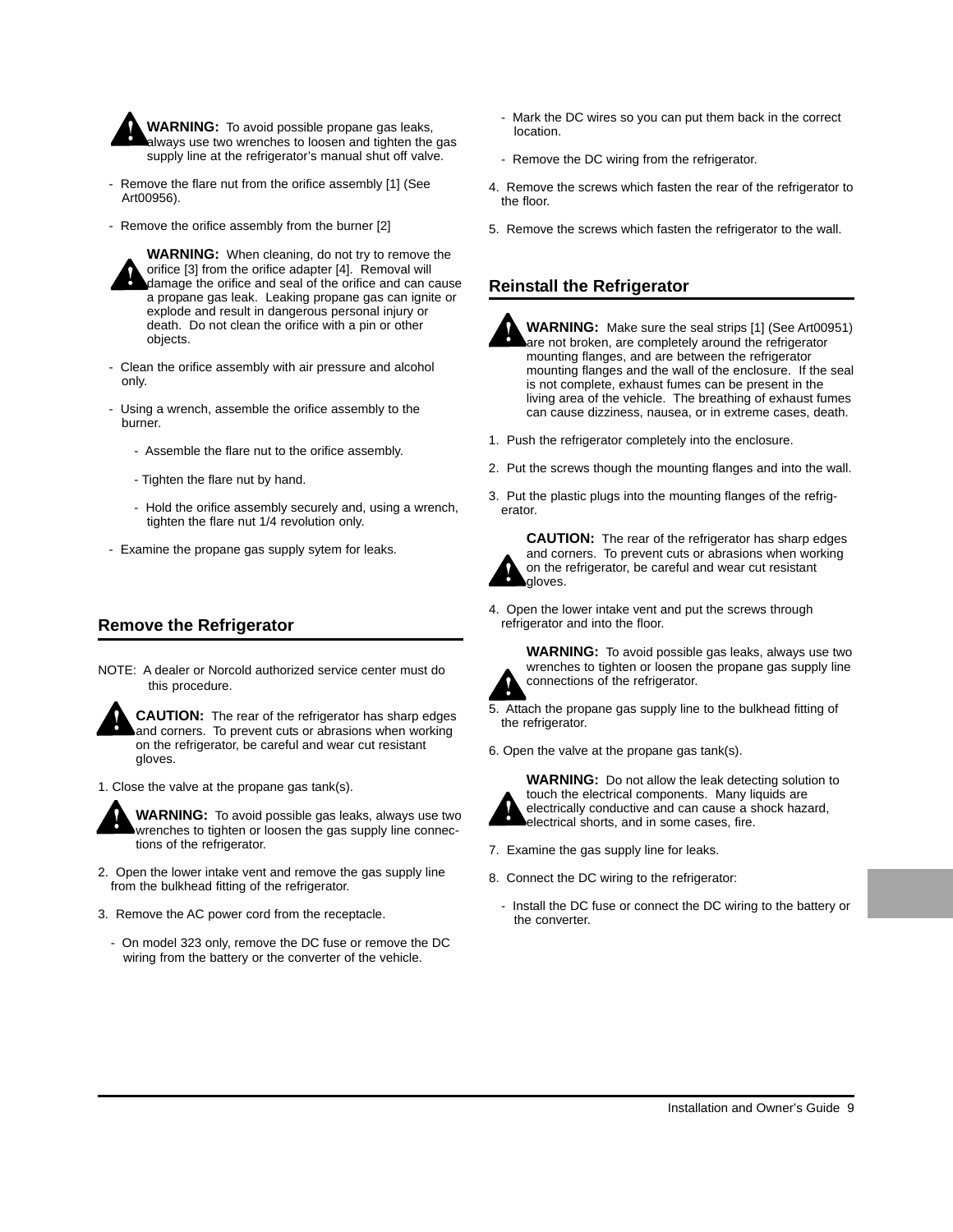- Connect the DC wires from the refrigerator.
- 9. Connect the AC power cord to the receptacle.

### **Refrigeration Failure**

If the refrigerator does not cool, it does not mean that the cooling system is defective. Other items which effect the refrigerator operation may be the cause of the problem.

If you notice a loss of cooling, do a check for a failure of either the electric or propane gas controls as follows:

- Change the energy source of the refrigerator.
	- If the refrigerator is operating on propane gas, change it to electric operation.
	- If the refrigerator is operating on electric, change it to propane gas operation.
- Operate the refrigerator for several hours.
	- Make sure the refrigerator is level within 3° side-to-side and 6° front-to-back.
	- Make sure the controls are in the correct position for the energy source in use.
	- Make sure the gas pressure is 11 inches Water Column (10.5 in. W.C. min. - 11.5 in W.C. max.) and the voltage is 120 volts AC (108 v. min. - 132 v. max.) (on model 323 only 12 volts DC, 11.5 volts min. - 15.4 volts max.)
	- Make sure the air flow in the lower intake vent, through the refrigerator cooling system, and out through the upper exhaust vent is not blocked or decreased.
- If no cooling is occurs after about eight hours, contact your dealer or a Norcold authorized service center.

## **Wiring Pictorial**

The parts of the wiring pictorial are (See Art00958):

### **Wiring Diagram**

The parts of the wiring diagram are (See Art00957):

## **Replacement Parts**

You may purchase replacement parts through your local RV dealer or Norcold authorized Service Center.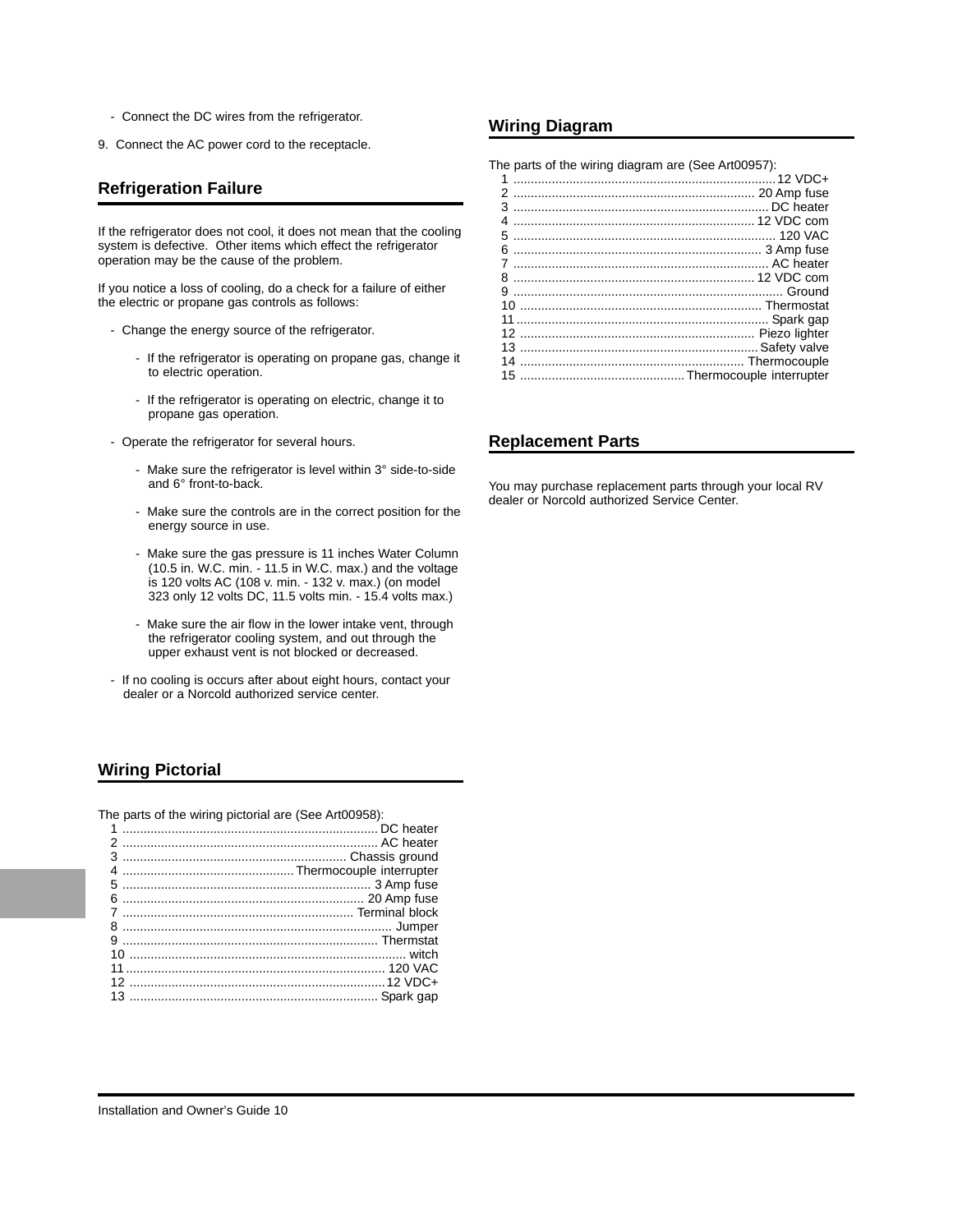## **Safety Awareness**

Read this manual carefully and understand the contents before you install the refrigerator.

Be aware of possible safety hazards when you see the safety alert symbol on the refrigerator and in this manual. A signal word follows the safety alert symbol and identifies the danger of the hazard. Carefully read the descriptions of these signal words to fully know their meanings. They are for your safety.



**WARNING:** This signal word identifies a hazard, which if ignored, can cause dangerous personal injury, death, or much property damage.

**CAUTION:** This signal word identifies a hazard, which if ignored, can cause small personal injury or much property damage.

## **Safety Instructions**

## **WARNING:**

- This refrigerator is not approved for use as a free standing refrigerator. It is equipped for the use of propane gas only and can not be changed to use any other fuels (natural gas, butane, etc.).
- Incorrect installation, adjustment, changes to, or maintenance of this refrigerator can cause personal injury, property damage, or both.
- Obey the instructions in this manual to install the intake and exhaust vents.
- Do not install the refrigerator directly on carpet. Put the refrigerator on a metal or wood panel that extends the full width and depth of the refrigerator enclosure.
- Do not allow anything to touch the refrigerator cooling system.
- Propane gas can ignite and cause an explosion that can result in property damage, personal injury, or death. Do not smoke or create sparks. Do not use an open flame to examine the propane gas supply line for leaks. Always use two wrenches to tighten or loosen the propane gas supply line connections.
- Make sure the electrical installation obeys all applicable codes. See the "Certification and Code Requirements" section of this manual.
- Do not bypass or change the refrigerator's electrical components or features.
- Do not spray liquids near electrical outlets, connections, or the refrigerator components. Many liquids are electrically conductive and can cause a shock hazard, electrical shorts and in some cases, fire.
- **Installation Manual Installation Manual** The refrigerator cooling system is under pressure. Do not try to repair or to recharge a defective cooling system.
	- The cooling system contains sodium chromate. The breathing of certain chromium compounds can cause cancer. The cooling system contents can cause severe skin and eye burns, and can ignite and burn with an intense flame. Do not bend, drop, weld, move, drill, puncture, or hit the cooling system.



The rear of the refrigerator has sharp edges and corners. To prevent cuts or abrasions when working on the refrigerator, be careful and wear cut resistant gloves.

## **Certification and Code Requirements**



This refrigerator is certified by CSA International as meeting the latest edition of ANSI Z21.19 / CAN 1.4 standards for installation in mobile homes or recreational vehicles.

The installation must obey these standards and this "Installation Manual" for the NORCOLD limited warranty to be in effect. Installation must conform with the following as applicable:

In the United States and Canada:

- Local codes, or in the absence of local codes, the National Fuel Gas Code, ANSI Z223.1/NFPA 54, the Natural Gas and Propane installation Code, CSA B149.1, ANSI A119.2 Recreational Vehicles Code, and CSA Z240 RV Series, Recreational Vehicles.
- A manufactured home (mobile home) installation must conform with the Manufactured Home Construction and Safety Standard, Title 24 CFR, Part 3280 [formerly the Federal Standard for Mobile Home Construction and Safety, Title 24 (part 280), and the current CSA Z240.4, Gasequipped Recreational Vehicles and Mobile Housing.
- If an external power source is utilized, the appliance, when installed, must be electrically grounded in accordance with local codes or, in the absence of local codes, the National Electrical code, and ANSI/NFPA 70, or the Canadian Electrical Code, CSA C22.2. Parts 1 and 2.

All propane gas supply piping and fittings must obey local, state, and national codes about type and size. These components must also obey the current NFPA 501C section 2-4, and in Canada with the current CAN 1-6.10 Standard.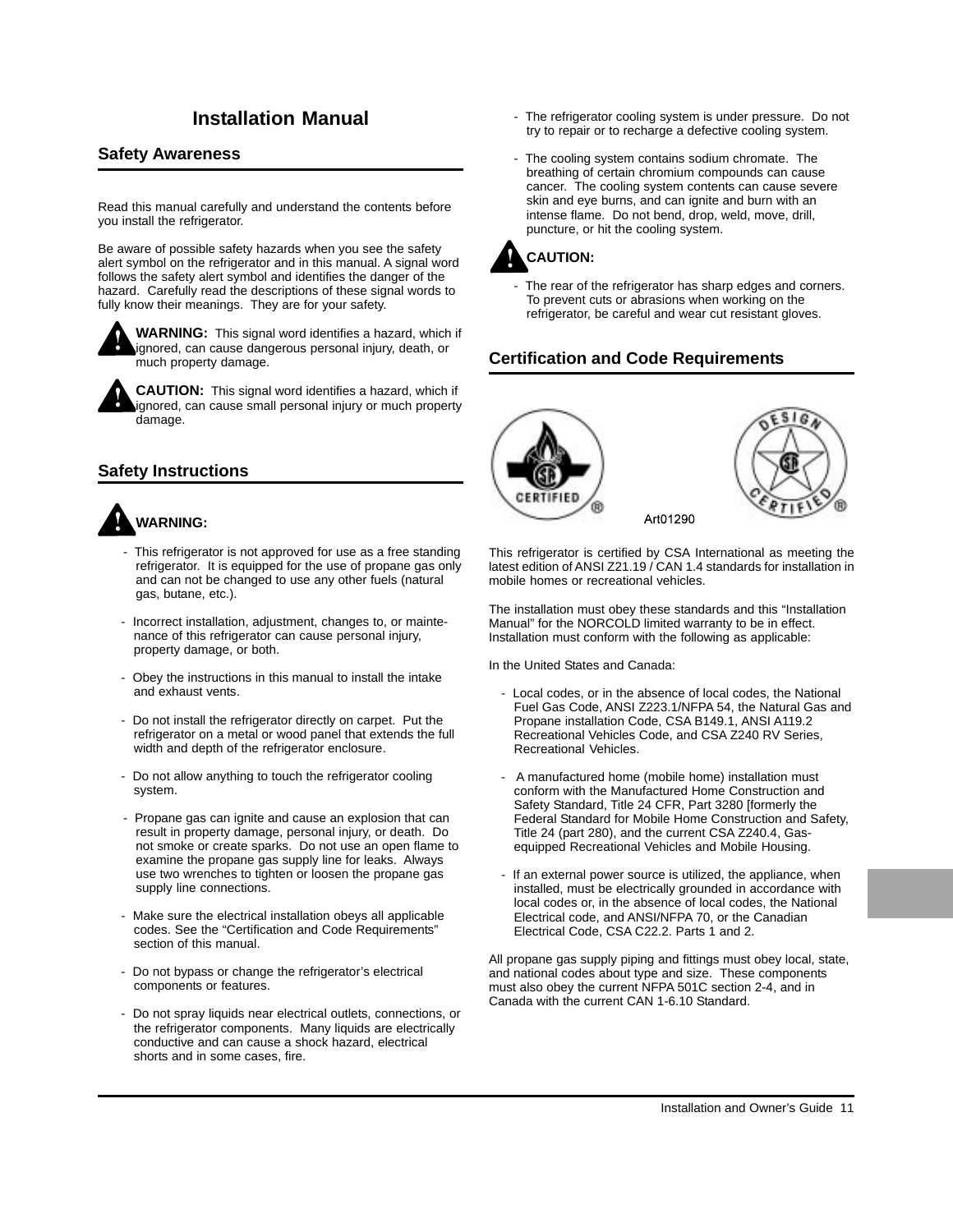## **Ventilation Requirements**



**WARNING:** The completed installation must:

- Make sure there is sufficient intake of fresh air for combustion.
- Make sure the living space is completely isolated from the combustion system of the refrigerator.
- Make sure there is complete and unrestricted ventilation of the flue exhaust which, in gas mode, can produce carbon monoxide. The breathing of carbon monoxide fumes can cause dizziness, nausea, or in extreme cases, death.
- Make sure the refrigerator is completely isolated from its heat generating components by the correct use of baffles and panel construction.

Certified installation needs one lower intake vent and one upper exhaust vent. Install the vents through the side wall of the vehicle exactly as instructed in this manual. Any other installation method voids both the certification and the factory warranty of the refrigerator.

The opening for the lower intake vent, which is also the service access door, must be even with or immediately below the floor level. This allows any leaking propane gas to escape to the outside and not to collect at floor level.

CSA International certification allows the refrigerator to have zero (0) inch minimum clearance at the sides, rear, top, and bottom. While there are no maximum clearances specified for certification, the following maximum clearances are necessary for correct refrigerator performance:

| <b>Bottom</b> | 0 inch min. | 0 inch max.     |
|---------------|-------------|-----------------|
| Each Side     | 0 inch min  | $1/2$ inch max. |
| Top           | 0 inch min. | $1/4$ inch max. |
| Rear          | 0 inch min. | 1 inch max.     |

These clearances plus the lower and upper vents cause the natural air draft that is necessary for good refrigeration. Cooler air goes in through the lower intake vent, goes around the refrigerator coils where it removes the excess heat from the refrigerator components, and goes out through the upper exhaust vent. If this air flow is blocked or decreased, the refrigerator will not cool correctly.

Each NORCOLD model is certified by CSA International for correct ventilation. Install only the certified vents that are listed in this manual.

## **Assemble the Enclosure**

- 1. Make sure the enclosure is 20.63 20.76 inches high x 17.50 - 17.63 inches wide x 21.25 inches deep.
- 2. Make sure the floor is solid and level.
	- The floor must be metal or a wood panel and extend the full width and depth of the enclosure.
	- The floor must be able to support the weight of the refrigerator and its contents.
- 3. Make sure there are no adjacent heat sources such as a furnace vent, a hot water heater vent, etc.
- 4. If there is more than 1/2 inch between either side of the refrigerator and the inside of the enclosure:
	- Fill the space with fiberglass (batt-type) insulation or add a baffle to eliminate the clearance.
		- The rear of the batt-type insulation must be between 18 -19 inches from the face of the enclosure.
		- Securely attach the batt-type insulation to the enclosure, so that it remains in this position during refrigerator installation, if it becomes wet, and in windy conditions.

## **Install the Lower and Upper Vents**

1. Determine the rough opening (R.O.) size for each vent.

| <b>Certified Vent</b>             | Part No. | R.O. Height R.O. Width |              |
|-----------------------------------|----------|------------------------|--------------|
| Upper Side<br><b>Exhaust Vent</b> | 617485   | 7 1/4 in.              | 18 in.       |
| Lower Side<br>Intake Vent         | 617484   | $9.3/4$ in.            | 19 3/8 in.   |
| Universal Upper<br>& Lower Vent   | 620505   | 6 3/16 in.             | 17 13/16 in. |

- 2. Install the lower intake vent (See Art00947 and Art00948):
- NOTE: The lower intake vent is also the service access opening for the components on the rear of the refrigerator.



**WARNING:** Make sure the bottom of the opening for the lower intake vent is even with or immediately below the floor level. This allows any leaking propane gas to escape to the outside and not to collect at floor level.

- Make sure the bottom of the openeing of the lower intake vent [1] is even with or immediately below the floor level [2].
- Align the lower intake vent vertically below the coils of the refrigerator.
- 3. Install the upper exhaust vent (See Art00947 and Art00948):
- NOTE: For the best cooling performance, the distance [3] from the floor level [2] to the top of the rough opening [4] of the upper exhaust vent should be 30 1/2 inches.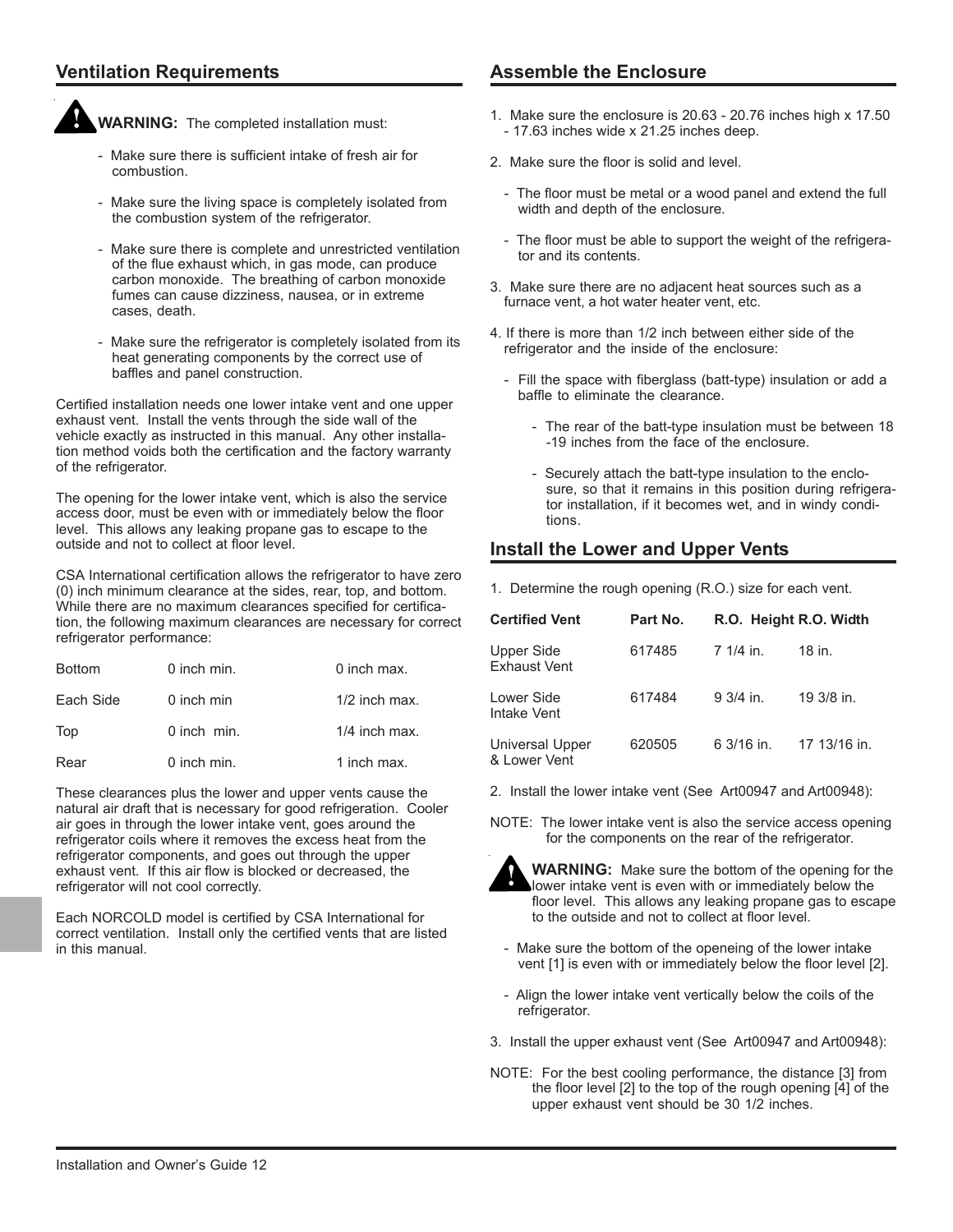- Make sure the distance from the floor level to the top of the rough opening for the upper exhaust vent is at least 20 5/8 inches or poor cooling performance and damage to the cooling system can occur.
- Make sure the distance from the floor level to the top of the rough opening for the upper exhaust vent is at least 20 5/8 inches or poor cooling performance and damage to the cooling system can occur.
	- Align the upper exhaust vent horizontally above the lower intake vent [1] of the refrigerator.
- Install a baffle [6] to prevent stagnant hot air in the area above the refrigerator.
	- Make sure the baffle is the full width of the inside of the enclosure.
- If the distance from the back of the refrigerator to the wall of the vehicle is more than one inch, install a baffle [7] between the back of the refrigerator to the wall of the vehicle.

## **Reverse the Door Swing (optional)**

This refrigerator has a door hinge that allows you to change the direction that the door opens. You can change the door swing at any time, but the best time is before you install the refrigerator. To change door swing:

- 1. Remove the door (See Art00949):
	- Turn out and save the upper hinge pin [1].
	- Open the door [2] a small amount and pull the top of the door away from the upper hinge of the refrigerator.
	- Lift the door off of the lower hinge pin [3].
	- Turn out, remove, and save the lower hinge pin.
- 2. Change the position of the hinges (See Art00950):
	- Carefully pull the breaker [4] off the front of the refrigerator.
	- Remove the screws [5] from the hinge [6] and the hinge spacer [7].
	- Invert the hinge and the hinge spacer and put them on the other side of the refrigerator
	- Attach the hinge and the hinge spacer with the screws.
	- Turn the lower hinge pin down into the hinge.
- 3. Install the door:
	- Put the door down onto the lower hinge pin.
	- Close the door.
	- Align the holes in the hinge and the door and hold in this position.
	- Invert the breaker and push it ontothe front of the refrigerator.
- Turn the upper hinge pin down into the hinge and into the door.
- 4. Examine the door:
	- Make sure the door aligns correctly.
	- Make sure the travel latch engages correctly.

## **Install the Refrigerator**

- **WARNING:** Make sure the seal strips [1] are not broken, are completely around the refrigerator mounting flanges, and are between the refrigerator mounting flanges and the wall of the enclosure (See Art00951). If the seal is not complete, exhaust fumes can be present in the living area of the vehicle. The breathing of exhaust fumes can cause dizziness, nausea, or in extreme cases, death.
- 1. Put screws through the refrigerator mounting flanges and into the wall of the enclosure.
- 2. Put a cap on each of the screw holes in the refrigerator mounting flanges.
- 3. Put screws through the braces [2] at the lower rear corners of the refrigerator and into the floor (See Art00952).

## **Connect the Electrical Components**

| <b>AC Operation</b> | 120 volts AC voltage<br>(108 volts min. - 132 volts max.) |
|---------------------|-----------------------------------------------------------|
| DC Operation        | 12 volts DC voltage                                       |
| (model 323 only)    | (11.5 volts min. - 15.4 volts max.)                       |

This refrigerator operates on both AC and DC electrical sources. Operation out of these limits may damage the refrigerator's electrical circuit parts and will void the warranty.



**WARNING:** The rear of the refrigerator cooling system has hot surfaces and sharp surfaces that can damage electrical wiring. Make sure that there is a good clearance between all electrical wiring and the cooling system of the refrigerator. Position any electrical wiring within the refrigerator enclosure opposite the burner side of the refrigerator. Do not put any electrical wiring through the roof exhaust vent. Failure to correctly position electrical wiring can result in electrical shock or fire.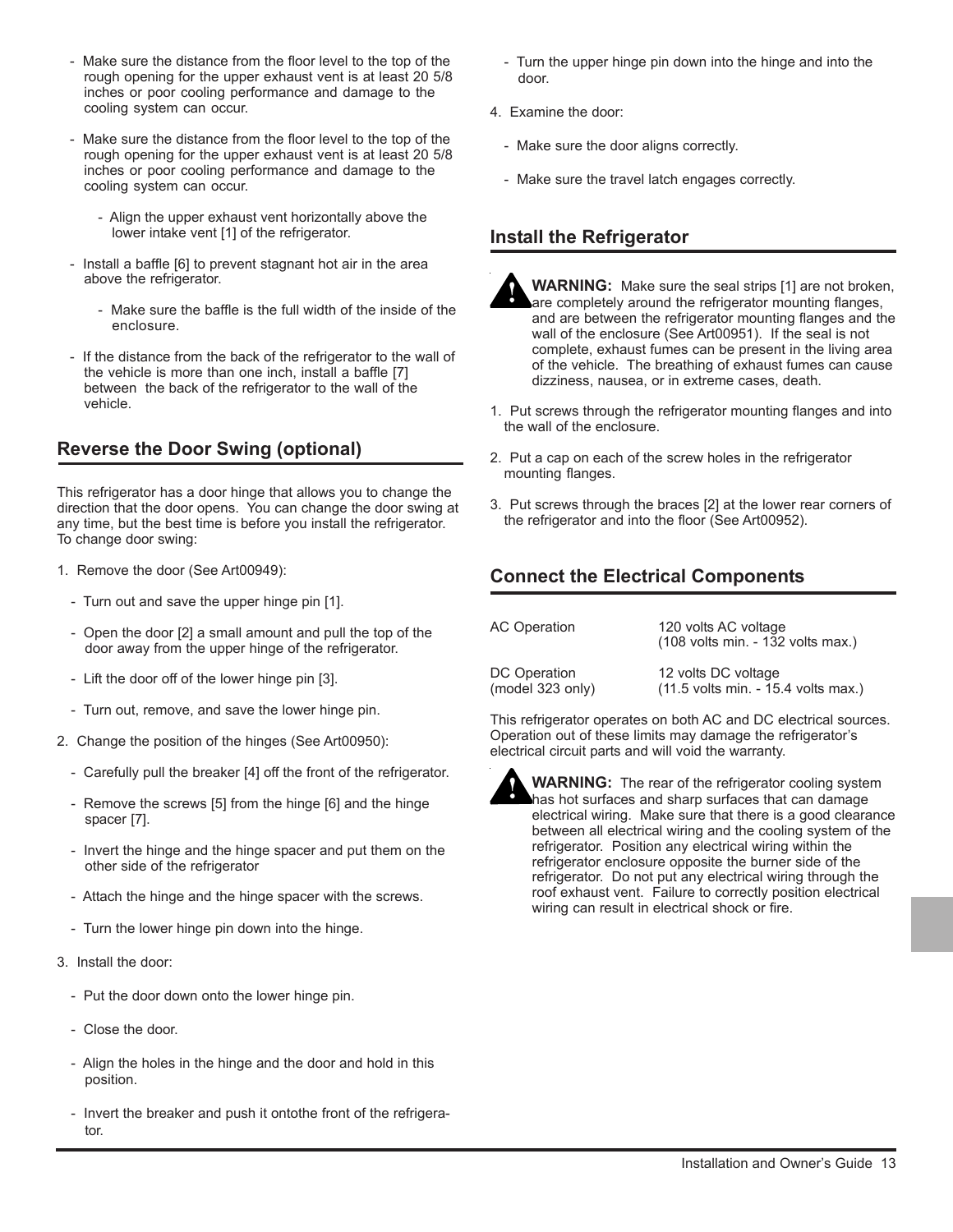#### **Connect the 120 volts AC supply:**



Put the AC power cord into a grounded three-prong receptacle:

- Make sure the receptacle is within easy reach of the lower intake vent.
- Make sure the power cord does not touch the burner cover. the flue pipe, or any hot component that could damage the insulation of the power cord.

#### **Connect the 12 volts DC supply (model 323 only):**

1. Determine the min. wire size and the max. fuse size to use:



**WARNING:** If you use an incorrect wire size and/or fuse size, electrical fires can result.

- Measure the distance from the vehicle battery to the refrigerator:
	- If the distance is 0 20 feet, use a minimum of 12 AWG wire and a maximum 20 amp fuse.
	- If the distance is more than 20 feet, use a minimum of 10 AWG wire and a maximum 30 amp fuse.
- If the wire size is larger than the min. size , use the correct fuse per RVIA A119.2 standard or local codes.
- Connect the DC negative wire from the battery to the black DC wire on the terminal block of the refrigerator.
- Connect the DC positive wire from the battery to the red DC wire on the termnal block of the refrigerator.
- Install a 20 Amp in-line fuse on the DC positive wire and as near the battery as possible, between the battery and the terminal block of the refrigerator.
- NOTE: This in-line fuse is necessary for added safety, even though the refrigerator has a DC fuse in the control assembly.

## **Connect the Propane Gas Components**

This refrigerator operates on propane gas at a pressure of 11 inches Water Column Propane.

#### **Connect the propane gas supply system:**



**WARNING:** Be very careful when working on or near the propane gas system.

- Do not smoke, or use an open flame near the propane gas system.

- Do not use an open flame to examine for leaks.
- Do not connect the refrigerator to the propane gas tank without a pressure regulator between them.
- To avoid possible propane gas leaks, always use two wrenches to tighten or loosen the gas supply line connections.
- Leaking propane gas can ignite or explode and result in dangerous personal injury or death.

Connect the gas supply line to the refrigerator:

- Make sure all tubing and fittings obey all local, state, and national codes about size and type.
- Make sure that all flexible metal connectors obey the current CAN 1-6.10 Standard.
- Make sure that the materials used for the gas supply line obey both the current ANSI A 119.2 (NFPA 1192) and CSA Z240 Standards on Recreational Vehicles. Norcold recommends the use of 3/8 inch copper tubing as the gas supply line and requires a 3/8 inch SAE (UNF 5/8-18) male flare fitting as the connection to the refrigerator.
- Put the propane gas supply line up through the floor of the enclosure.
- Make sure the hole through the floor is large enough to allow clearance for the gas supply line.
- Put a weather resistant seal (grommets, sealant, etc.) around the gas supply line where it goes through the floor to prevent vibration and abrasion.
- To prevent vibration and abrasion, make sure that the gas supply line is not against anything in the enclosure.
- Attach the gas supply line to the bulkhead fitting of the refrigerator.

#### **Examine the propane gas supply system for leaks:**



**WARNING:** Do not allow the leak detecting solution to touch the electrical components. Many liquids are electrically conductive and can cause a shock hazard, electrical shorts and in some cases, fire.

Use a leak detecting solution to examine the gas supply line and all propane gas connections for leaks.

If you use compressed air for the test:

- The pressure at the gas control of the refrigerator must not be more than 1/2 psig (14 inches Water Column).
- If the air pressure is more than 1/2 psig (14 inches Water Column), remove the gas supply line from the bulkhead fitting of the refrigerator before the test.
- If the air pressure is equal to or less than 1/2 psig (14 inches Water Column), turn the gas control to OFF before the test.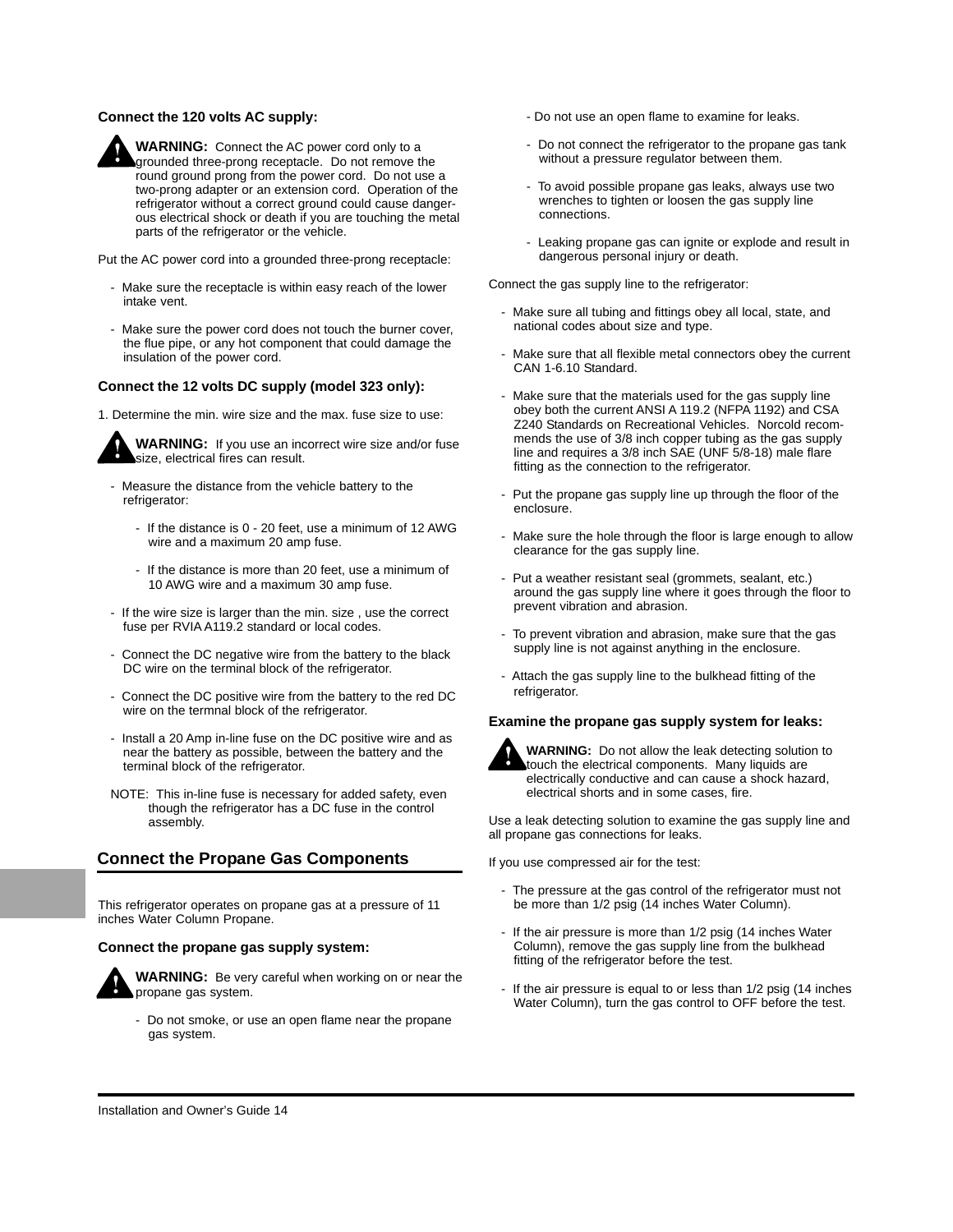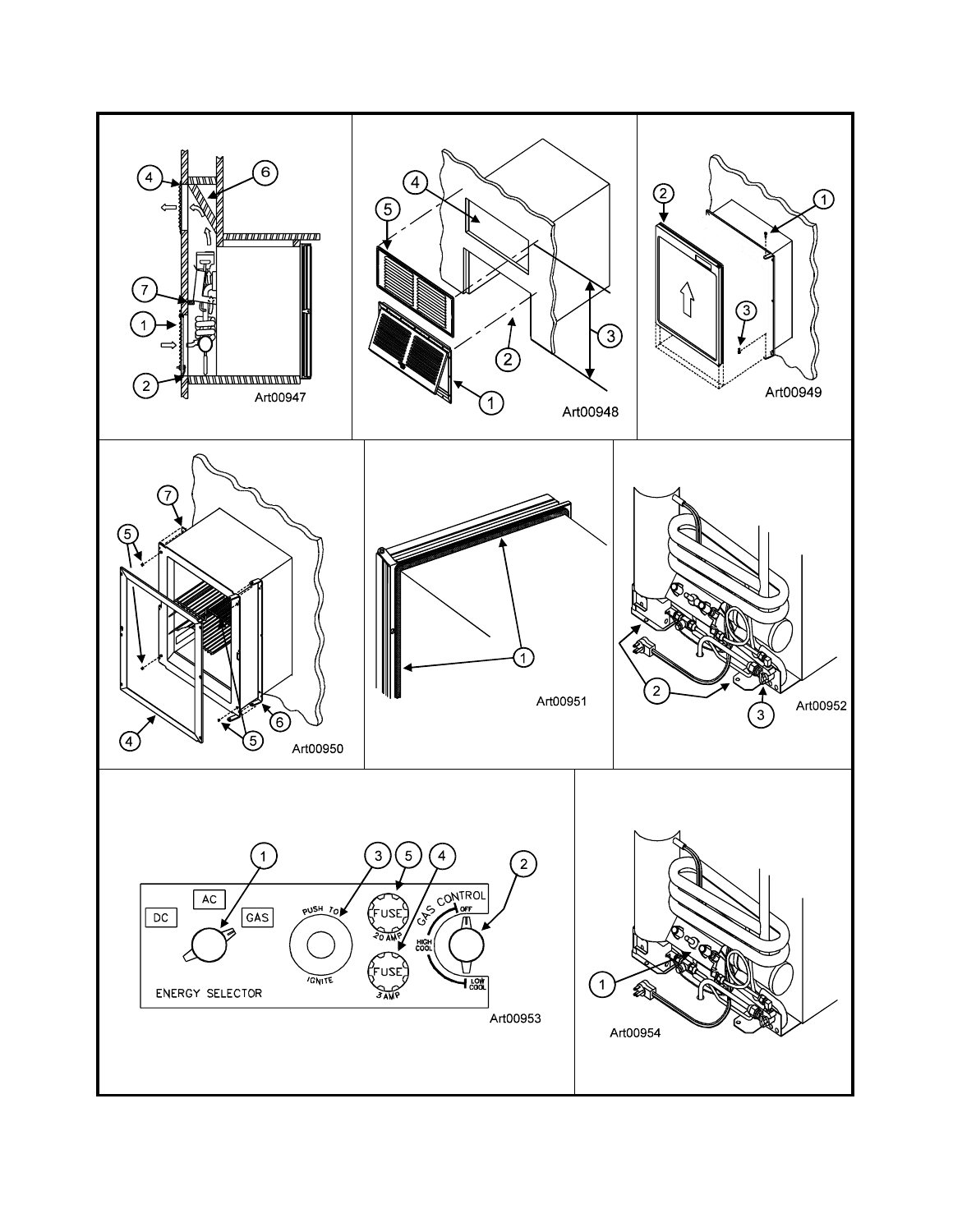